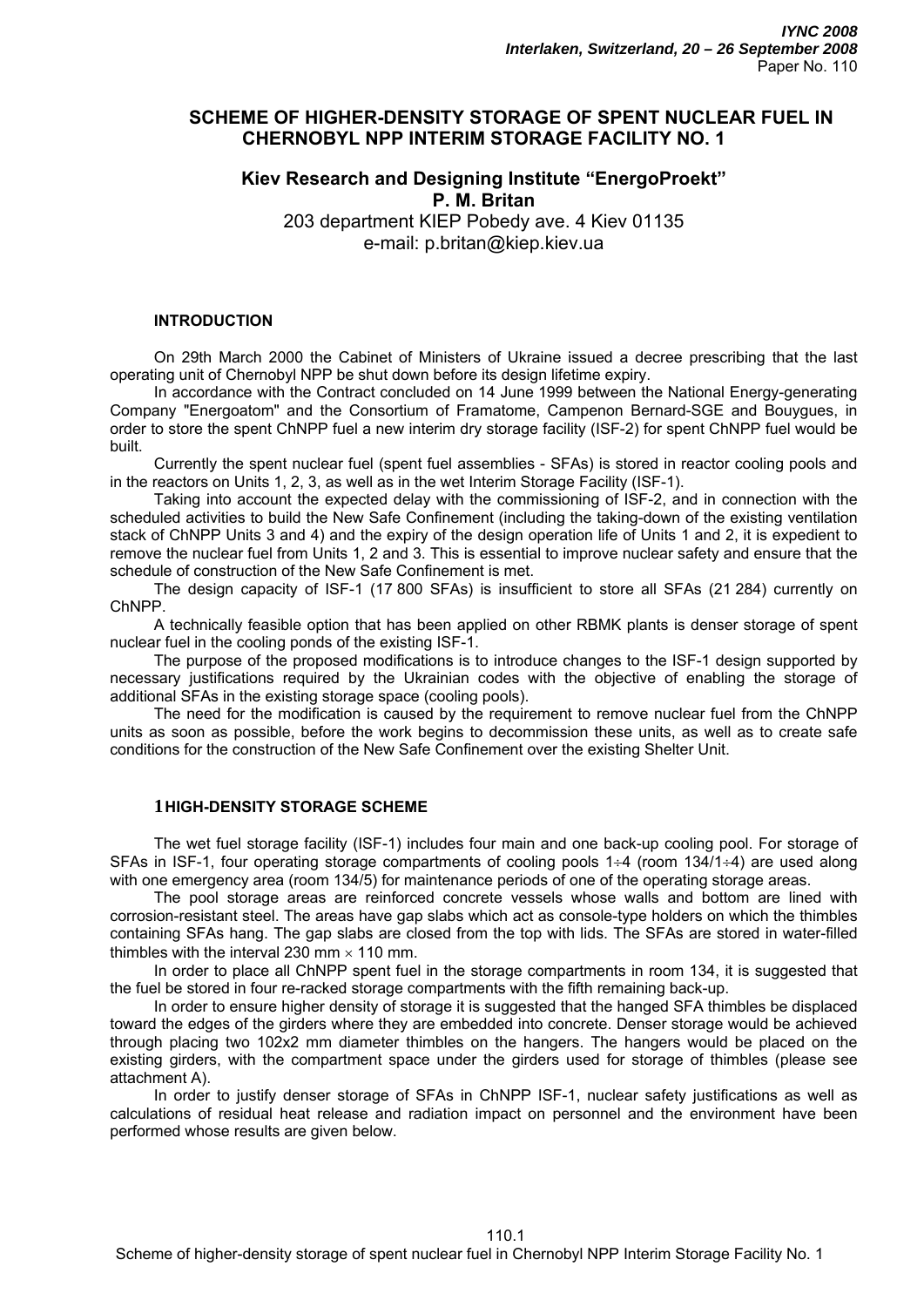### **1.1 Nuclear safety**

The existing normal scheme of SFA storage in 102x2 mm thimbles in cooling pools water in ISF-1 with the rectangular lattice pitch of  $230x110$  mm ensures  $K_{\text{eff}}$  of 0.872.

In order to ensure denser storage of spent fuel in ISF-1 with the lattice pitch of 130x110 mm and increased density coefficient of 1.41, subcriticality calculations have been performed for the storage system. The calculations were performed for the most conservative case, which is the storage of fresh fuel with the maximum  $U^{235}$  enrichment (2.4%). The calculations have shown the K<sub>eff</sub> result of 0.77.

The proposed scheme of denser storage with the lattice pitch of at least 130x110 mm and the increased density coefficient of not more than 1.25, under normal operating conditions meets the nuclear safety requirements ( $K_{\text{eff}} \leq 0.95$ ) ("Nuclear safety regulation for storage and transport of nuclear fuel at nuclear facilities" PNAEG-14-029-91) (please see table 1).

|                               | <b>Existing scheme of</b><br><b>SFA storage</b> | <b>Denser scheme of SFA</b><br>storage with increased<br>density coefficient 1.41 | <b>Denser scheme of SFA</b><br>storage with increased<br>density coefficient not more<br>than 1.25 |
|-------------------------------|-------------------------------------------------|-----------------------------------------------------------------------------------|----------------------------------------------------------------------------------------------------|
| Lattice pitch, mm             | 230×110                                         | $130\times110$                                                                    | Не менее $130\times110$                                                                            |
| <b>Effective breeding</b>     |                                                 |                                                                                   |                                                                                                    |
| coefficient, K <sub>eff</sub> | 0.872                                           | 0.77                                                                              | Не более 0,872                                                                                     |

**Table 1 Subcriticality evaluation for spent fuel storage in ISF-1 cooling pools** 

#### **1.2 Residual heat release from SFAs**

The existing scheme of SFA storage is based upon storing spent fuel with the cooling time of at least 1.5 years. Evaluation of SFA heat release depending on cooling time indicates that the heat release value for an SFA with 5 years cooling time is 2.67 less than the heat release from an SFA with 1.5 years cooling time (please see table 2 and fig.1). The minimum cooling time of the SFAs stored in the Units as of December 2006 was 6 years, i.e. the heat release value of a single SFA would be nearly three times less than the design value, whilst the number of SFAs in the compartments would be increased not more than 1.25 times.

The average SFA cooling time on ChNPP as of December 2006 was 15 years, which means that the heat release from the stored SFAs using the denser storage scheme would not exceed the design limits set for the existing SFA storage scheme for ISF-1.

**Table 2** Residual heat release for SFA with initial enrichment 2.4% and heat release 18.58 and 23.55 MWt<sup>\*</sup>day/kgU

| Cooling<br>time, | 18,58<br>Burn-up<br>MWt*day/kgU   | 23,55<br>Burn-up<br>MWt*day/kgU |  |  |
|------------------|-----------------------------------|---------------------------------|--|--|
| years            | <b>COMPLETE HEAT RELEASE, KWT</b> |                                 |  |  |
| 2                | 2.496-01                          | 2.718-01                        |  |  |
| 3                | 1.524-01                          | 1.722-01                        |  |  |
| 5                | 8.434-02                          | 1.019-01                        |  |  |
| 10               | 5.681-02                          | 7.153-02                        |  |  |
| 15               | 5.020-02                          | 6.338-02                        |  |  |
| 20               | 4.563-02                          | 5.767-02                        |  |  |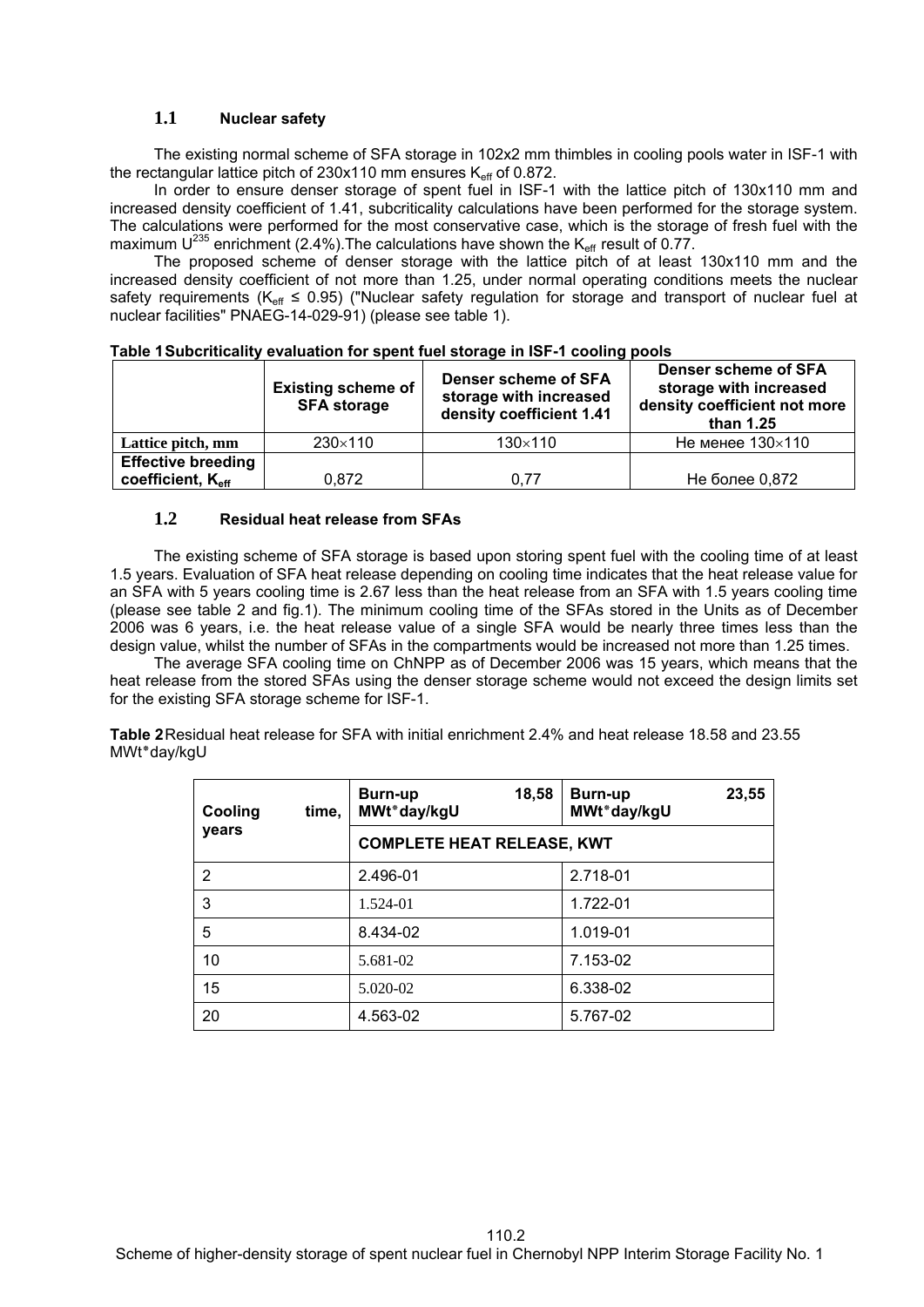## **SFA heat release**





#### **1.3 Evaluation of impact of the modification on personnel and the environment**

According to the normal design process of SFA storage ISF-1, the minimum SFA cooling time before shipping for ISF storage is 1.5 years. Resulting from the calculated SFA radiation properties, the contact dose from an SFA with cooling time 5 years is 1.85 times less than that for an SFA with the cooling time 2 years (please see table 3 and fig. 2, 3). In the proposed scheme of high-density storage, the minimum SFA cooling time before shipping to ISF-1 in December 2006 is 6 years, i.e. the radiation characteristics of an actual SFA would be nearly half the design values, and the number of SFAs in the storage compartments would be increased by not more than 1.25 times.

The average total cooling time for ChNPP SFAs as of December 2006 was 15 years, which indicates that the proposed scheme of denser fuel storage would comply with the requirements of radiation safety and would not exceed the design criteria.

| Cooling<br>time, years | <b>Activity</b> |              |               |                              |
|------------------------|-----------------|--------------|---------------|------------------------------|
|                        | Alpha, Bq       | Beta, Bq     | Gamma, Bq*EdR | <b>Contact dose, Sv/hour</b> |
| 2                      | $1.31E+13$      | $3.27E + 15$ | $3.60E+14$    | 538.6                        |
| 3                      | $9.80E+12$      | $2.33E+15$   | $2.86E+14$    | 420.3                        |
| 5                      | $9.55E+12$      | $1.56E+15$   | $2.09E + 14$  | 291.9                        |
| 10                     | $1.09E + 13$    | $1.06E + 15$ | $1.49E + 14$  | 180.1                        |
| 15                     | $1.20E + 13$    | 8.67E+14     | $1.26E+14$    | 143.8                        |
| 20                     | $1.28E + 13$    | 7.40E+14     | $1.10E + 14$  | 123.4                        |

**Table 3** Radiation characteristics of SFAs with initial enrichment 2.4% and heat release 23.55 MWt\*day/kgU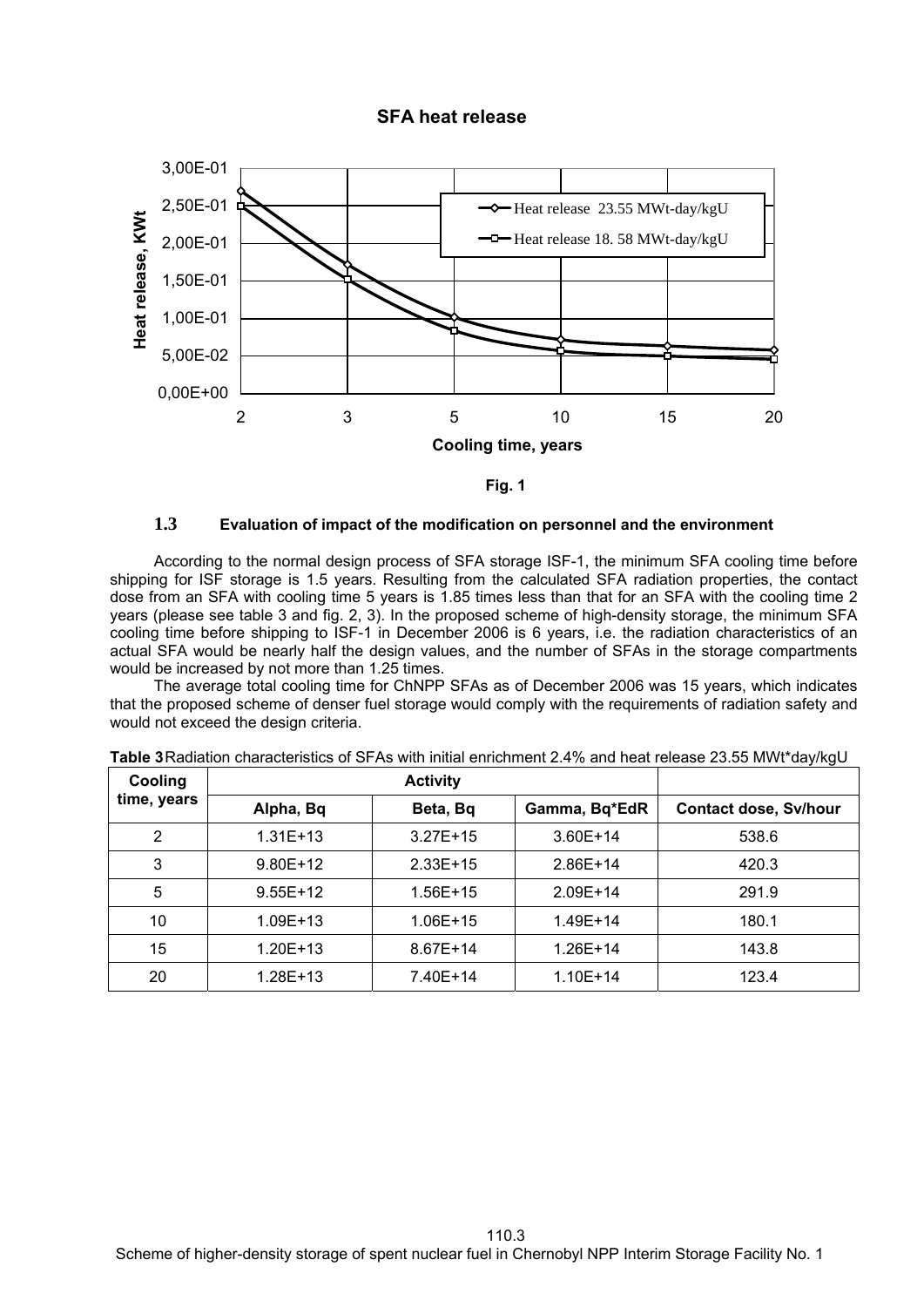### **SFA radiation properties**





### **1.4 Operational records of similarly modified installations internationally:**

As of today, similar ISF reconstructions to achieve denser storage have been performed on Leningrad NPP and Kursk NPP. As a result of these modifications, an increase of capacity was achieved on Leningrad NPP ISF of 2 times, and on Kursk NPP of 1.67 times.

Within the nearest time, work to increase ISF storage capacity will be performed on Smolensk NPP. In longer-term perspective, it is planned to perform modifications on the ISF buildings on Kursk, Leningrad and Smolensk NPPs in order to ensure the preparation of spent fuel for retrieving, transportation and storage in a dry storage facility.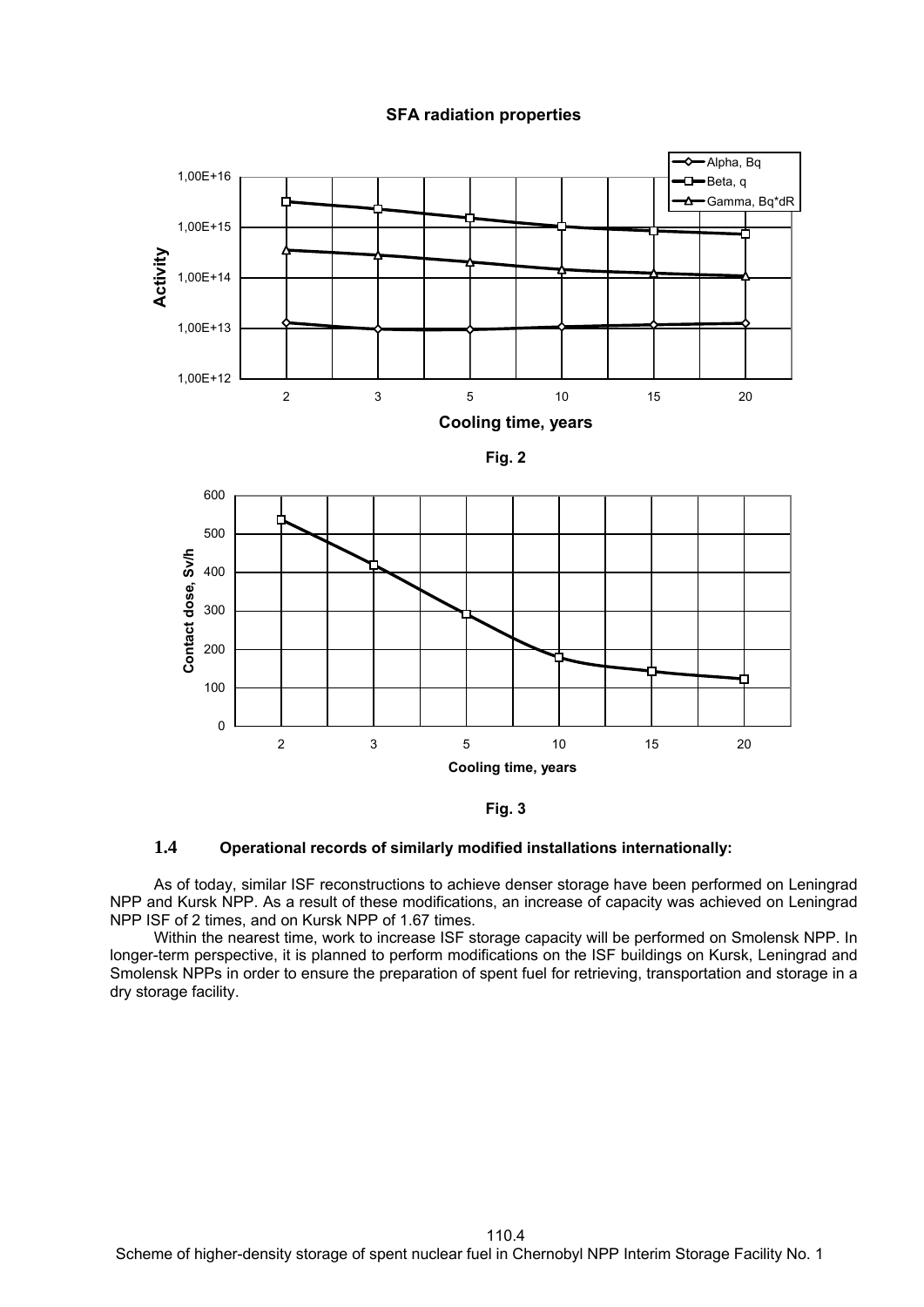#### **CONCLUSION**

The implementation of this proposal to modify the spent fuel storage space will lead to removal of nuclear fuel from the units eventually resulting in reduced nuclear risks on the ChNPP site as caused by:

- A significant reduction of the number of potential initiating events for design and beyond-design accidents, resulting in a reduced risk of accidents or accidental situations occurring;
- Increased control and monitoring of the nuclear installations;
- Increased system reliability due to a reduced number of elements involved with spent fuel management;
- Decommissioning of the reactor installations, systems and equipment with an expired operating life span.

Expected technical and cost benefits achieved as a result of the proposed modification:

- Ensuring the conditions for start of active decommissioning of the ChNPP Units:
- Decommissioning of a significant number of systems and equipment required to support safety of the power units;
- Possibility of dismantling the systems and equipment external to the reactor installation;
- Organisation of conservation of contaminated systems and equipment.

Minimisation of all sorts of expenses (labour and financial) currently spent on ensuring the safety of ChNPP units as nuclear installations:

- Reduction of the nomenclature of the equipment procured to maintain safety of the units;
- Reduced energy consumption;
- Reassignment of staff freed as a result of the modification to decommissioning tasks;
- Location of all spent nuclear fuel (except for the heavily damaged SFAs) on a single nuclear installation.

The key problems associated with the implementation of the proposed modifications are as follow:

- The need to commission new thimbles, hangers, lifting machines, thimble modification machines, crosspieces and other additional equipment;
- The need to produce and seek approval of new documentation on SFA management, making extensive changes to the existing documentation;
- Potential modification of the transfer device, loading device;
- Construction of new civil structures:
- Potential reconstruction of a number of rooms in the ISF building;
- Increased load on both the civil structures of the whole building and certain local elements such as the girders to which the SFA thimbles are attached, the structures of each storage pool compartment, compartment lining;
- Potential knocking of the thimbles against the bottom of the storage pool during the transfer operations and installing the thimbles into the storage positions;
- Upgrading the existing SFA thimbles for a universal hanger;
- Monitoring of the level of thimble water;
- Deteriorated conditions for topping up water into the thimbles;
- Increased risk of SFA damage;
- Difficulty with seeking approval of the design package "Nuclear Installation Modification. Increaseddensity storage of RMBK SFAs in ISF-1" from the Regulator.